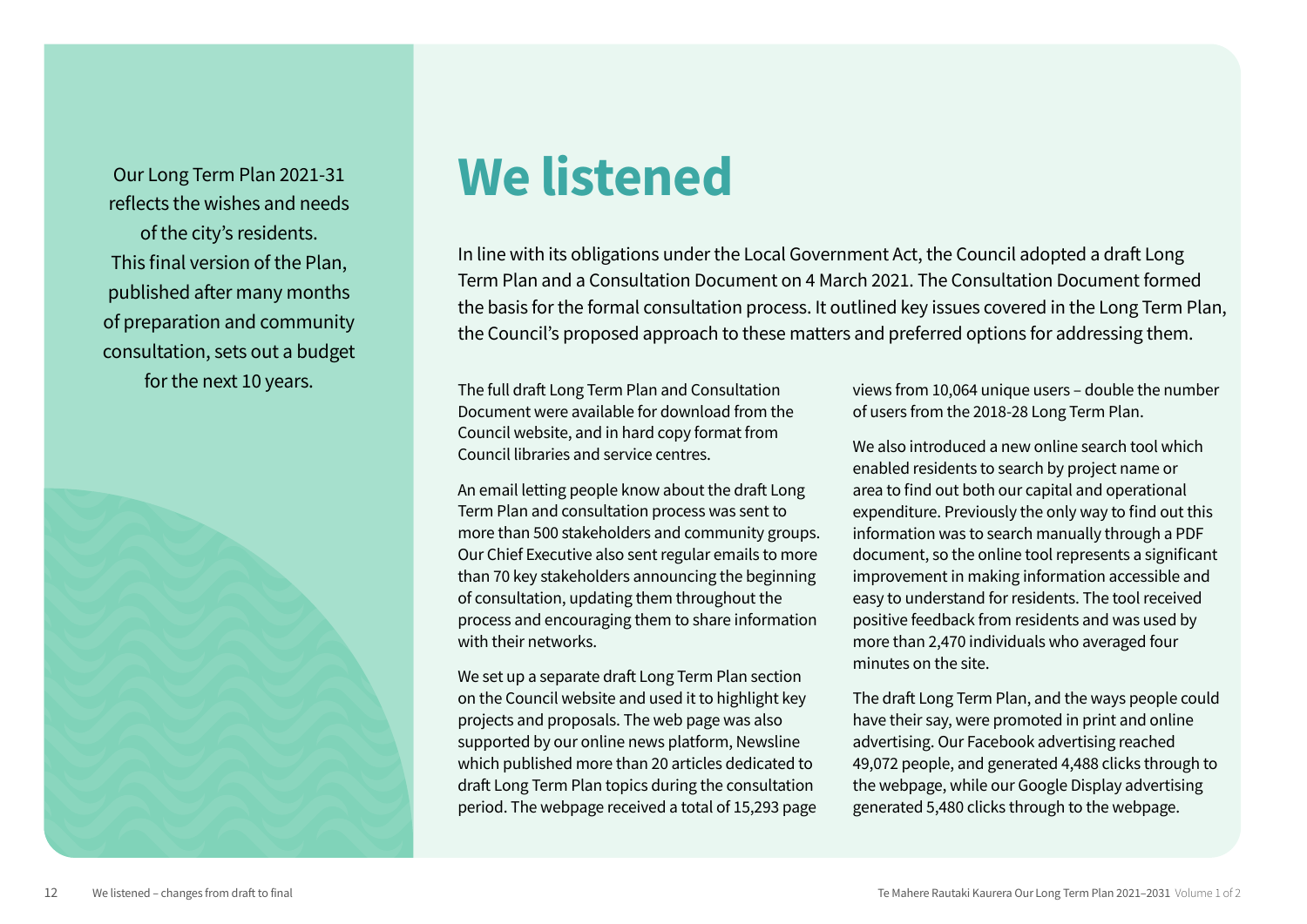We held two drop-in sessions at Tūranga for people to talk to staff and councillors. Environment Canterbury (Ecan) councillors joined us for one of these sessions as consultation on their Long Term Plan was happening at the same time and both organisations recognised the value of a joined-up approach for residents.

There were 31 community board-organised draft Long Term Plan events, spread across the seven wards. These events were a mixture of dropin sessions and attendance at events already happening in the community. There were also presentations given to the disability sector, various residents' associations and community networks.

To help promote the consultation on the draft Long Term Plan to a wider audience, a flyer letting people know about the consultation was translated into te reo Māori, simplified Chinese, Korean, Samoan, Farsi and Nepali. These flyers were made available through our channels. We also sent emails promoting the consultation to more than 25 culturally and linguistically diverse networks and organisations.

To target young people, we emailed more than 20 key youth networks and organisations, and promoted the Long Term Plan at the Schools Strike 4 Climate protest. The Christchurch Youth Council led specific youth-focused engagement to support their submission.

We also wrote to rural ratepayers not currently paying the land drainage targeted rate, and

to community groups currently receiving rates remissions to ensure they were informed of potential changes.

We received 2,382 submissions. In general, submitters understood the need for rates increases. However, there was concern about the impact of cumulative rates increases, and about how low and fixed-income households would manage.

Submitters felt that targeted rates were fair, with the exception of the proposed changes to the land drainage targeted rate. Many supported the need for an excess water charge to encourage residents to think more about sustainability in their water use.

We saw many more submissions on strategic issues than we have in the past. Many submitters signalled that they expected us to focus on how we are going to be ready for the challenges that we are likely to face in the future. Generally, there was a feeling among some submitters that reducing and managing the impacts of climate change needs to be at the forefront of every decision we make.

Our strategic approach to transport was a particular focus for submitters this year, and was reflected in the number of submissions received on cycling infrastructure, public transport and mass rapid transit.

Submitters regularly highlighted the need for the city to have strong, resilient communities, living in a city that is prepared for future challenges. There was a particular emphasis on how we can work alongside

and in partnership with community groups and organisations to provide a range of services to and achieve the best outcomes for our communities.

While submitters generally understood the need for rates to increase, there was a level of frustration that rates were going to increase at the same time that we were proposing cuts to some services that the community value the most. Submitters made it clear that the libraries and the art gallery are valued community facilities and services, and residents were particularly disappointed by the proposed cuts to these. The importance of the facilities that we provide for our communities was highlighted once again in the numerous requests for additional community halls and gathering spaces, amenity improvements for our neighbourhood parks and the strong support for retaining Wharenui Pool.

Staff reviewed all the submissions, and responded with additional information as appropriate, before they were sent to the mayor and councillors for consideration. More than 300 people presented their submissions in person over nine days of hearings.

The Council discussed the wide range of issues raised and deliberated over changes to the draft Plan before adopting the Long Term Plan on 23 June 2021.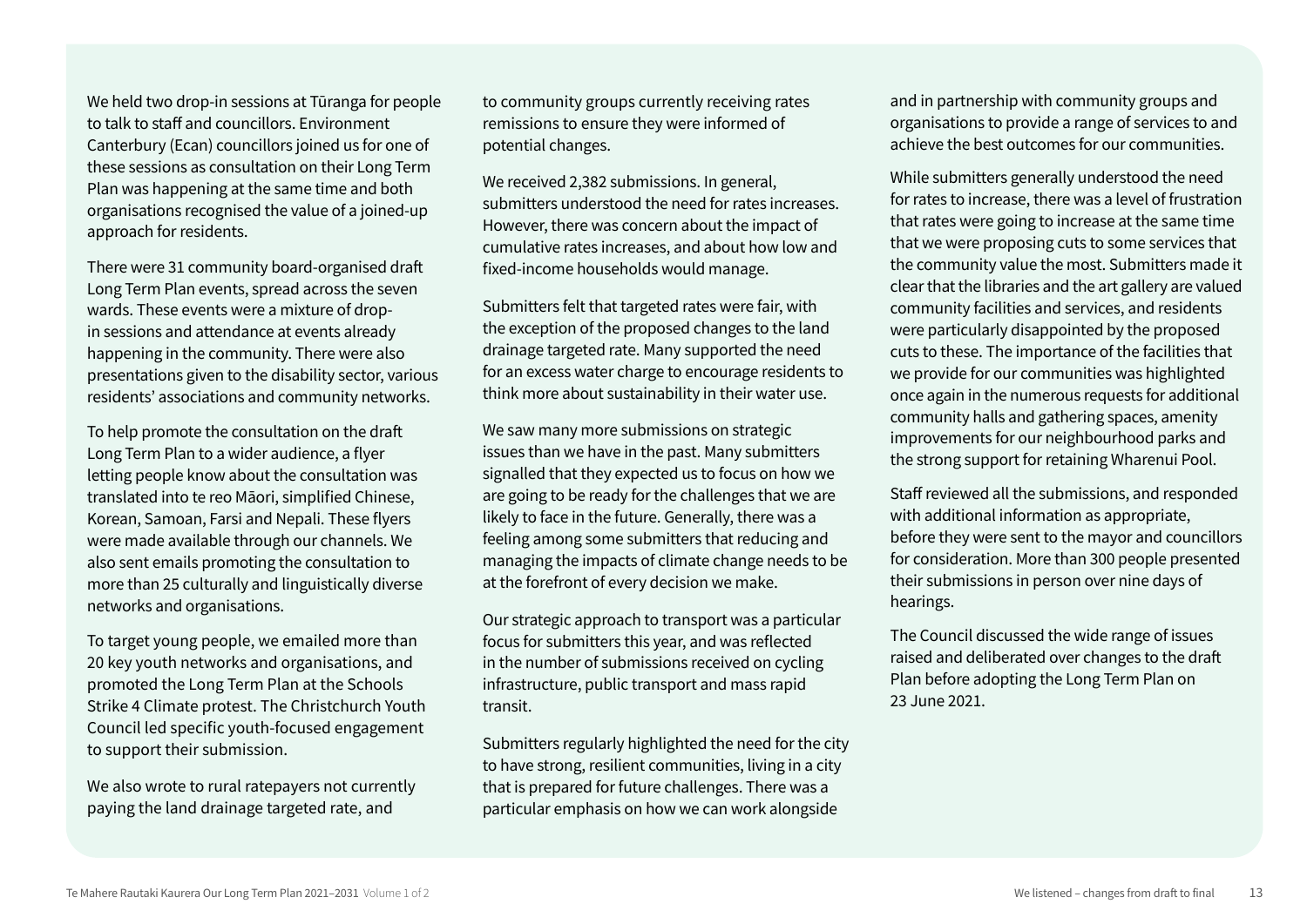## **Changes from the draft to the final plan**

#### **Rates**

Despite COVID-19 altering our financial landscape, we ultimately arrived at a rates increase lower than we first proposed, and lower than most other metropolitan cities across New Zealand. This result was for several reasons. Since releasing the draft Long Term Plan in March, we've benefited from some higher revenue projections, a stronger growth in our rating base, and prudent management of our finances. Consequently, the Council confirmed:

- An average residential rates increase for 2021/22 of 4.65 per cent, which equates to an extra \$2.54 a week on average. This is lower than the 5 per cent average residential rates increase proposed and consulted on in the draft Long Term Plan 2021–31 in March this year.
- An average rates increase for all ratepayers of 4.97 per cent for 2021/22. The average rates increase for all ratepayers proposed in the draft Long Term Plan 2021-31 that went out for public consultation was 5.56 per cent.
- An average business rates increase of 5.30 per cent, which equates to an extra \$705.19 a year, or \$13.56 a week. This is lower than the 5.91 per cent increase proposed in the draft Long Term Plan 2021-31 released for public consultation in March this year.
- For an average remote rural property, a rates increase of 5.10 per cent has been approved for 2021/22, which equates to \$134.60 a year, or \$2.59

a week. This is lower than the 5.83 per cent overall average rates increase for remote rural properties proposed in the draft Long Term Plan 2021-31 that went out for public consultation.

The Council also confirmed the introduction of:

- A targeted rate for the Arts Centre Te Matatiki Toi Ora to provide a \$5.5 million capital grant.
- A targeted rate on business properties in the central city to fund the Council's annual grant to the Central City Business Association.
- A targeted rate for heritage to clearly show the rates already being paid towards specific heritage projects in the central city.

#### **Land Drainage Targeted Rate**

The proposed Land Drainage Targeted Rate will not be amended in 2021/22. Staff will reconsider the proposal, consult the affected community and establish a rural advisory group.

#### **Water**

14 We listened – changes from draft to final **Texas Charges will be invoiced from 1 July 2022.** Te Mahere Rautaki Kaurera Our Long Term Plan 2021–2031 Volume 1 of 2 The Council approved the introduction of an excess water charge for households that use significantly more water than average. This will apply to any household that uses more than 700 litres a day, and will be implemented in stages. In the 2021/2022 financial year all households will received information on their actual water use and excess water use charges will be invoiced from 1 July 2022.

### **Climate change and environmental initiatives**

The Council approved an additional \$13.5 million over 10 years for several climate change and environmental initiatives. This includes extending funding for Enviroschools Canterbury at \$75,000 per year to allow more Christchurch schools to access this education programme, and funding for our Coastal Hazards Adaptation Planning programme.

#### **Libraries, service centres and other facilities**

The draft Long Term Plan 2021-31 proposed a significant number of cuts to services such as libraries, service centres, the Art Gallery and the Riccarton Bus Lounges. In response to strong feedback from residents, the Council has agreed to:

- Allocate \$30,000 a year to each of the Akaroa and Lyttelton service centres to allow face-to-face customer service to continue.
- Maintain current opening hours at Christchurch Art Gallery Te Puna o Waiwhetū and reinstate the education and public programmes that were proposed to be cut.
- Allocate \$200,000 in 2021/22 to the gallery for its Art in Public Places programme.
- Maintain the current opening hours of Tūranga and many of our other libraries. Tūranga will also be open on five public holidays a year.